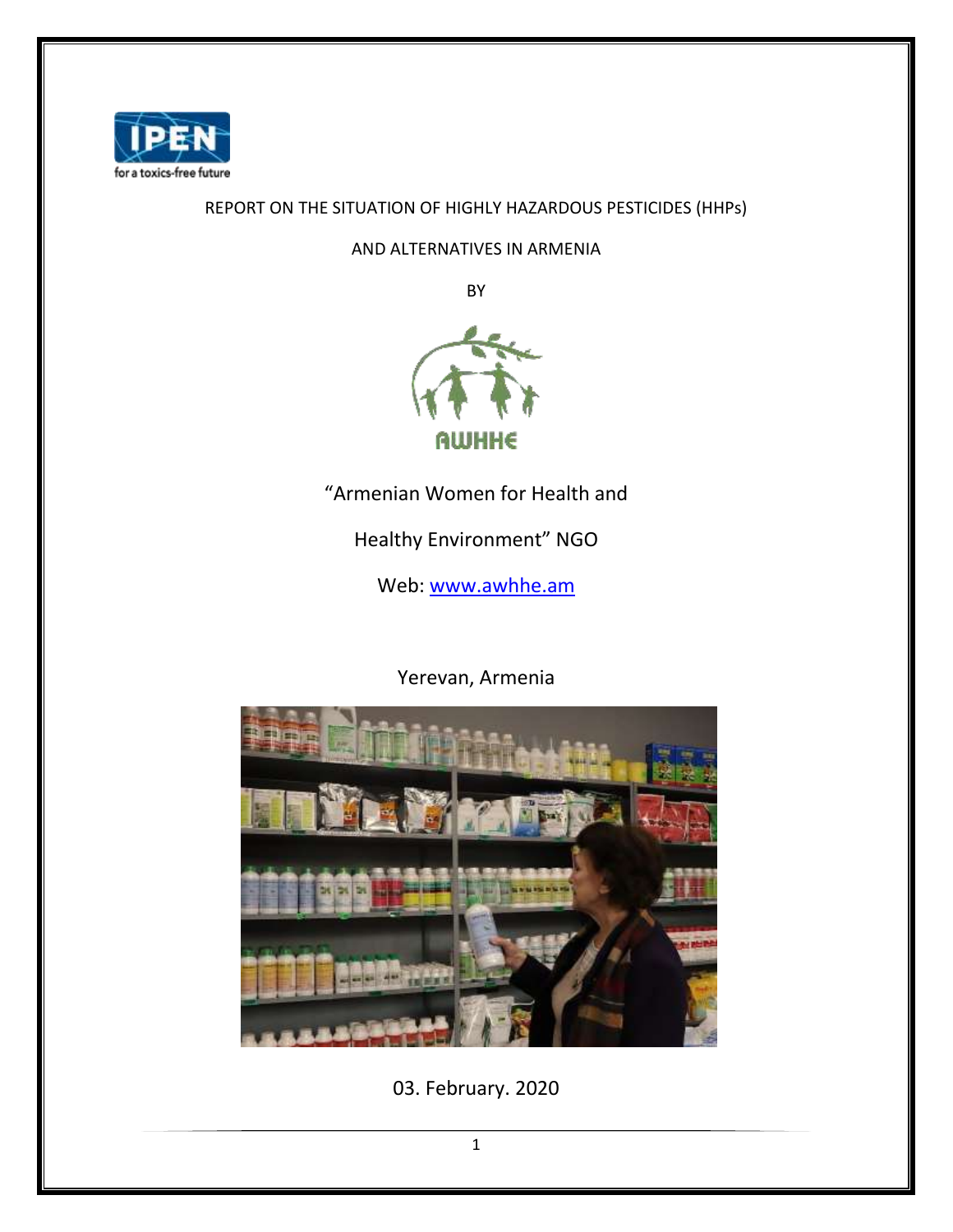## **Summary**

Agriculture is one of the key contributors to the Armenian economy and the main source of employment. In 2018, it accounted for about 13.7% of GDP. The economy of Armenia gives priority to small-scale agricultural production. As one of the leading sectors of national economy, it accounts for 31.6% of working population, of which almost 56% are women farmers. Scientific estimates indicate that in terms of the human burden on ecosystems this industrial sector is among the leaders, causing significant damage to the environment and numerous problems for public health. The significant contribution to the negative impact is determined by the intensive chemicalization of agriculture and the widespread use of chemical plant protection products, in particular highly hazardous pesticides (HHPs).

In this review, we analyzed highly hazardous pesticides used in Armenia. In particular, the review focused on:

- An assessment of the use and management of pesticides, including existing policies and the legal framework for phasing out HHPs in Armenia
- Identification of existing alternatives for phasing out HHPs in Armenia, such as agroecology, organic agriculture and Integrated Pest Management (IPM)
- Raising awareness of the impact of HHPs and alternatives to them through the exchange of information and experience, training materials and the media, available documents / best practices on HHPs alternatives

The analysis was based on the HHPs list compiled by Pesticide Action Network (PAN) in 2019, which used the criteria of the World Health Organization (WHO) and the Globally Harmonized System of Classification and Labelling of Chemicals (GHS). The analysis of the situation with HHPs in Armenia showed that HHPs are quite widely used in the agricultural sector. Over 60% of pesticides permitted by law belong to the HHPs. In 2018-2019, 602 pesticide formulations were imported into Armenia, of which 65.3% of pesticides belonged to the HHPs, with many of them banned in other countries. HHPs enter the country and are sold under different brand names, in which the concentration of the active ingredient varies depending on manufacturer. HHPs are used in more than 30 crops in agriculture as insecticides, herbicides, fungicides, acaricides, rodenticides. The main volume of pesticides imported into Armenia is represented by products from China and India, and annual growth of this indicator is observed. Noteworthy is the increase in procurement volumes of HHPs, such as Chlorpyrifos and Glyphosate.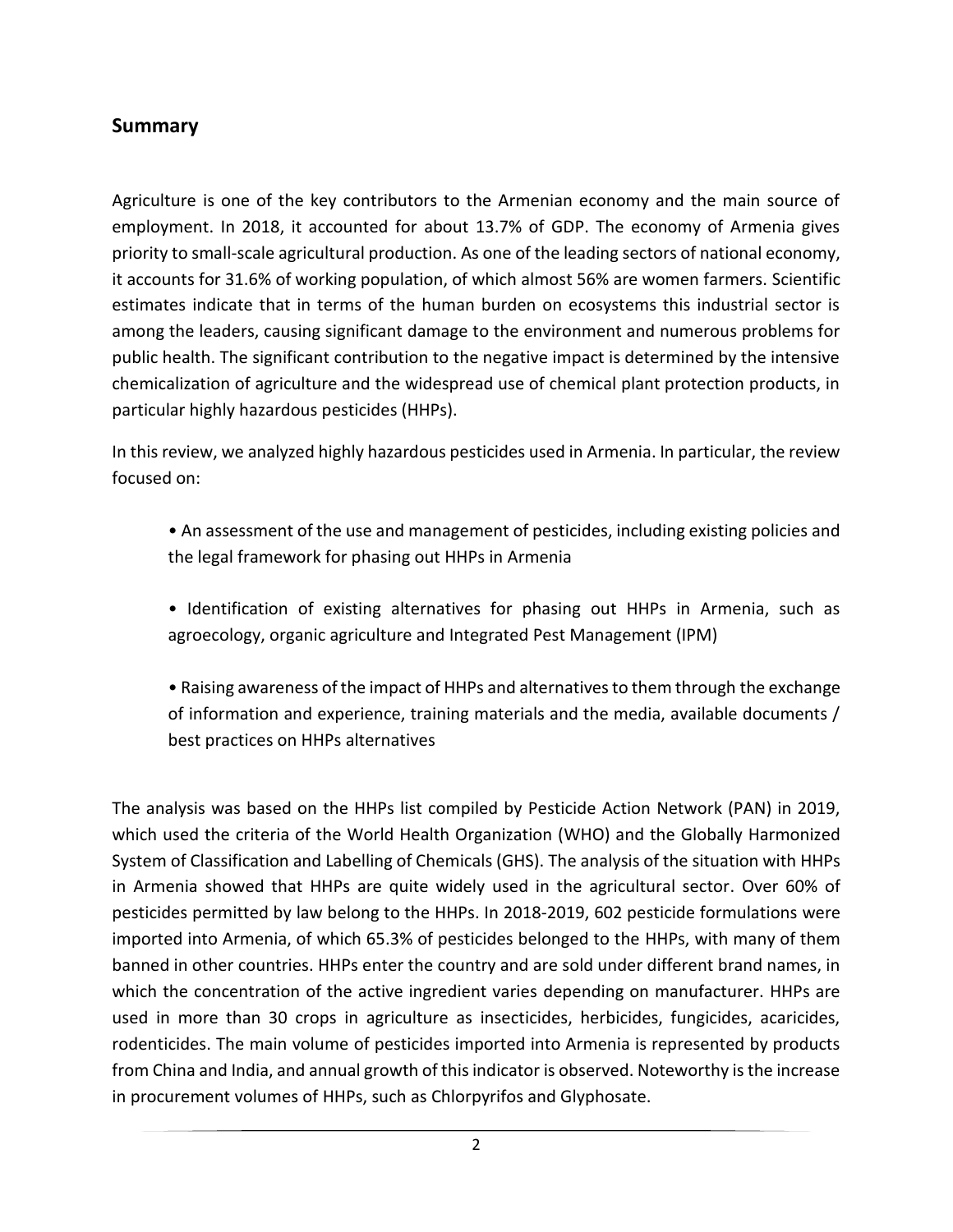The review includes analysis of crops in Armenia's agricultural sector where HHPs are applied. Principal crops in Armenia are cereal and leguminous crops, melons, aromatic plants, feed crops, potatoes, and tobacco. Armenia is especially rich in fruit, berries and nuts, such as apricots, grapes, peaches, apples, plums, pears, pomegranates, quinces, figs, walnuts, etc. Agro-climatic conditions also allow the cultivation of a variety of vegetables. Winter wheat and spring barley are the dominant crops.

The review revealed that most HHPs are used in vegetable growing and horticulture, which poses certain risks both for workers in this field and for consumers of products, which may contain these toxic chemicals.

There is no systematic monitoring of the quality of agricultural products in Armenia underscoring the weakness of the legislative field in this area.

We analyzed 58 active ingredients of 391 HHP products imported for use in the agricultural sector in 2018-2019 by degree of their impact in accordance with the 2019 PAN classification of HHPs. The analysis showed that 34.5% of the active ingredients belonged to the third group (toxic to the environment), 31% belonged to the second (long-term effects), 3.4% belonged to the first group (acute toxicity), 31% included combinations of groups 1-3; 1-2; 2-3 and 1-2-3.

In frame of this review the recommendations on phase out of HHPs and gradual transition to safe alternatives were presented to the Armenian stakeholders and decision makers.

In the past decade, no studies have been conducted in Armenia to identify the relationship between the incidence and use of pesticides, in particular the highly hazardous. However, statistical data on the growth of oncological diseases morbidity and mortality in the country, malformations in children, hormonal disorders in the reproductive age group and other pathologies suggest that such a relationship exists if we take into account the information obtained through this review on the use of a wide range of HHPs in Armenia. The vast majority of cases of pesticide poisoning are not reported to medical services, as of the affected people self-medicate at home, even those with severe poisoning. From the available official information, it can be concluded that most poisoning cases are associated with insecticides and organophosphorus pesticides, mostly in men. Most farmers do not understand the ecotoxicity and pollution of natural resources associated with the use of pesticides. In this review, we analyzed the situation with regard to ecosystem-based farming approaches in Armenia. All instances of using alternative approaches in the agricultural sector of Armenia are mainly marketand demand-driven private initiatives. Armenia has no national policy on HHPs management. Armenia lacks the necessary capacity and does not have a strategy that would provide adequate assistance to agricultural producers in changing the practices of agricultural production, which would help maintain the high yields without the use of highly hazardous pesticides. At present,